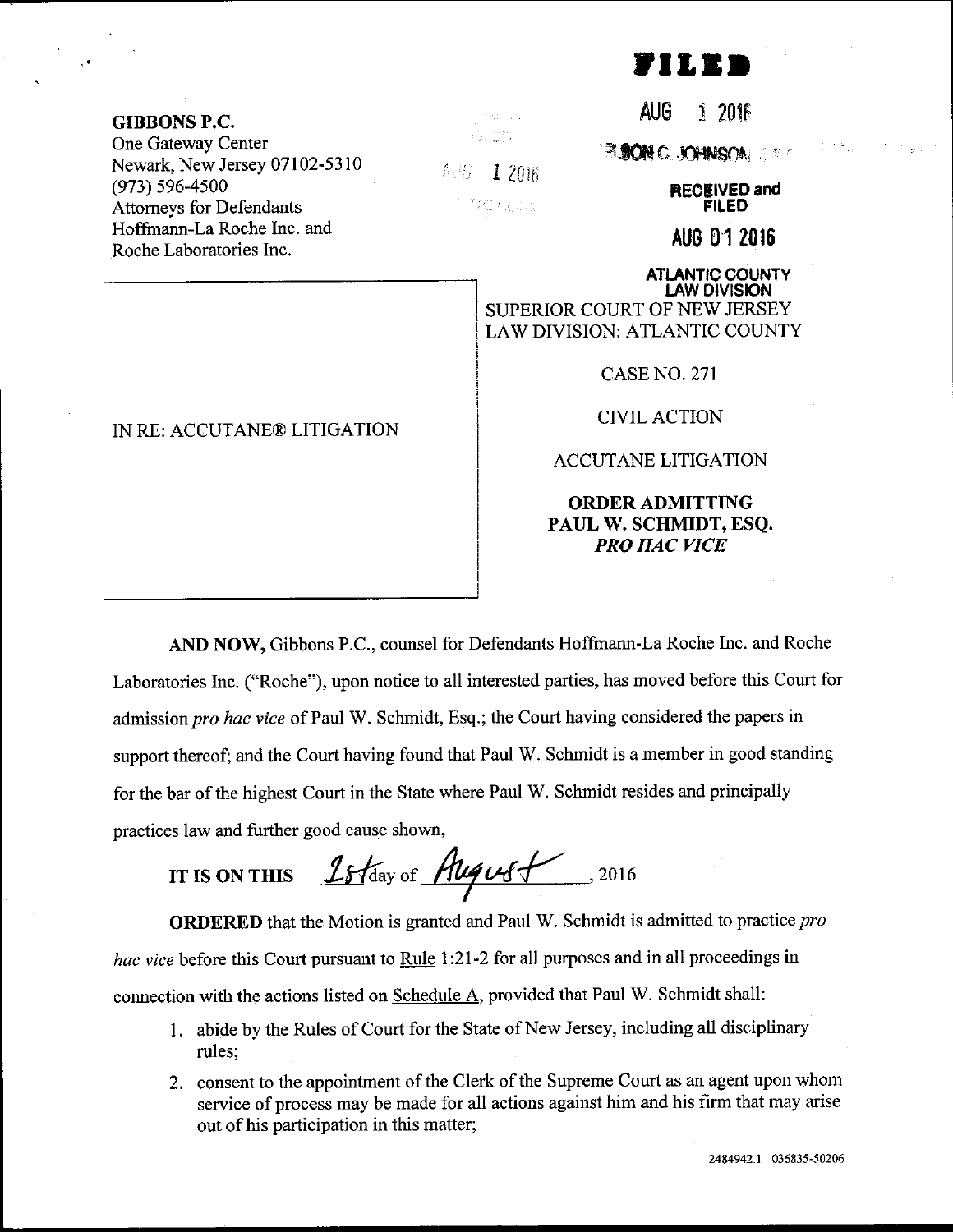- 3. notify the Court immediately of any matter affecting his standing before this Court; and
- 4. have all pleadings and other papers filed in the Court signed by an attorney-at-law of this Court employed by the firm of Gibbons P.C., who shall be responsible for the conduct of Paul W. Schmidt; and it is firther

ORDERED that Paul W. Schmidt shall make payment of fees as provided in the New

Jersey Rules of Court, Rule 1:28-1(b), 1:28-2 and 1:28B-1(e), within thirty (30) days of the date

of this Order; and it is further

ORDERED that the Clerk of this Court shall forward a copy of this Order to the

Treasurer of the New Jersey Fund for Client Protection; and it is further

ORDERED that copies of this Order shall be served by attomeys for Roche upon all counsel of record within seven (7) days of the receipt thereof.

Honorable Nelson C. Johnson, J.S.C.

| Opposed 1 Unopposed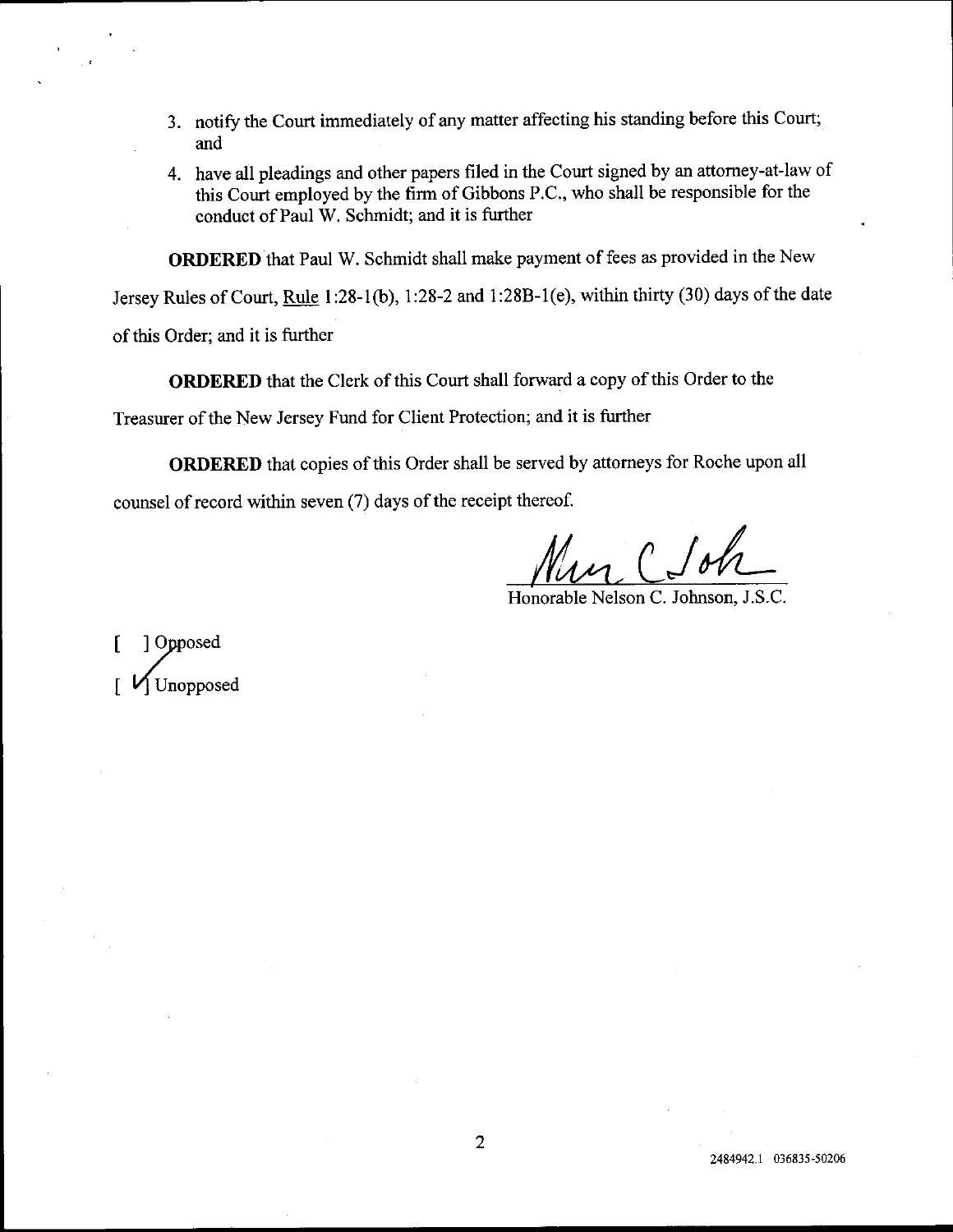| <b>Plaintiff Name</b>          | <b>Docket Number</b> |
|--------------------------------|----------------------|
| ALEXANDROWICZ, JR., GREGORY S. | ATL-L-002643-11      |
| BAIRD, MATTHEW A.              | ATL-L-002043-05      |
| BESHARA, DAVID J.              | ATL-L-004197-06      |
| <b>BOOTHE, AARON K.</b>        | ATL-L-002340-11      |
| <b>BOSTIC, RACHEL</b>          | ATL-L-002771-10      |
| BRADY, CHRISTOPHER T.          | ATL-L-004131-10      |
| BREDEN, NICHOLAS JOHN          | ATL-L-000945-09      |
| BRUNSON, JR., CALVIN PAUL      | ATL-L-006012-11      |
| CARTER, LANDON T.              | ATL-L-003446-05      |
| CHURILLA, JEFFERY              | ATL-L-002949-07      |
| CLAUSNITZER, NICHOLAS A.       | ATL-L-001459-09      |
| COHEN, MARGARET BEALL          | ATL-L-001548-08      |
| <b>COOMBES, RYAN HUNTER</b>    | ATL-L-003768-10      |
| CRESPIN, CHANDLER J.           | ATL-L-004014-11      |
| DEIACO, KELLI                  | ATL-L-000593-08      |

## Schedule A - Paul W. Schmidt, Esq.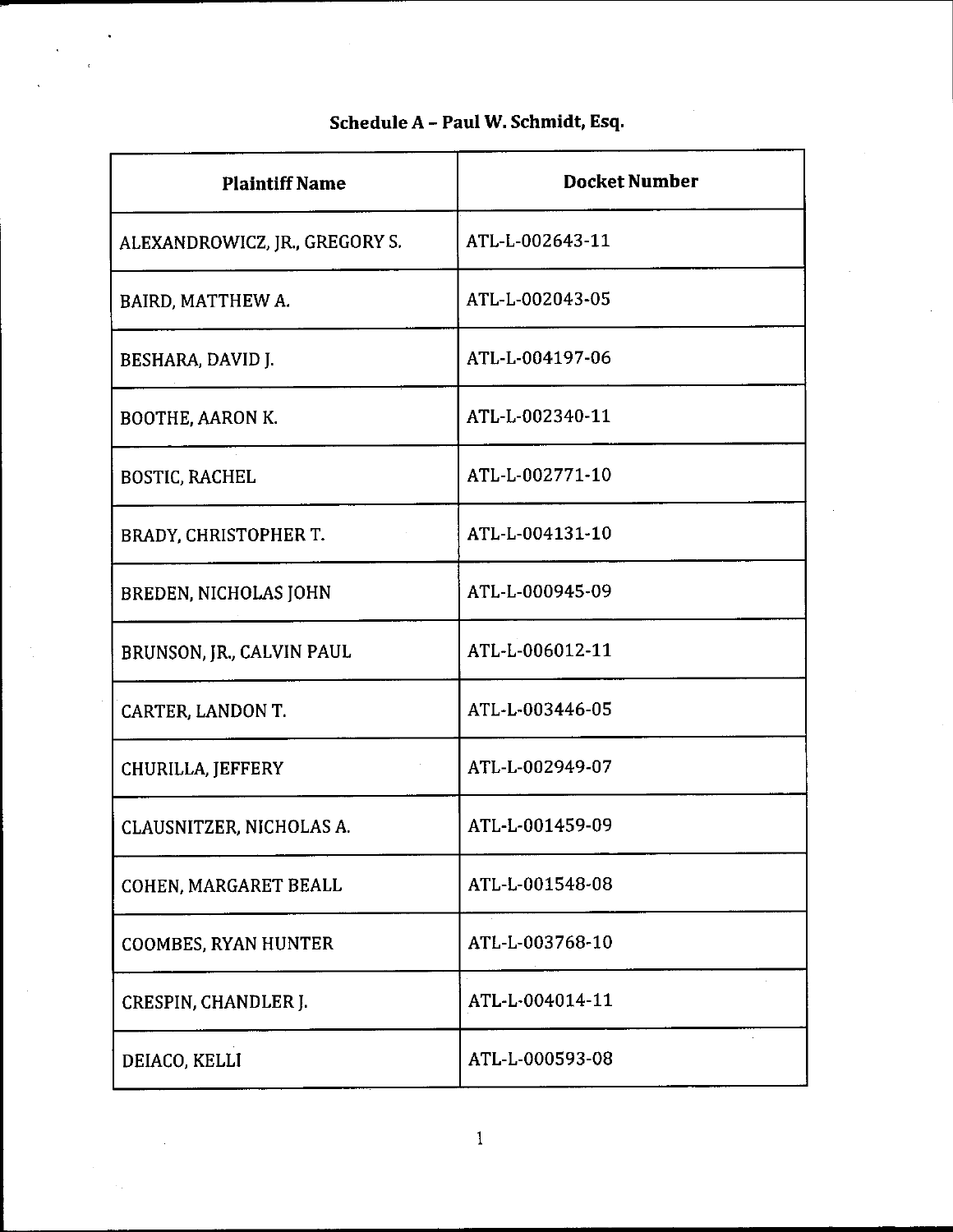| DINBOKOWITZ, SR., TROY T.                       | ATL-L-003779-10 |
|-------------------------------------------------|-----------------|
| DRALLE, CHRISTOPHER MARTIN AND<br><b>LESLIE</b> | ATL-L-005470-10 |
| FORGIONE, JR., MATTHEW                          | ATL-L-003012-11 |
| FORTENBERRY, AARON J.                           | ATL-L-000561-07 |
| FOSTER, DERRICK N.                              | ATL-L-007709-11 |
| <b>GAETH, LUKE</b>                              | ATL-L-004703-05 |
| <b>GREUNKE, DAWN ELIZABETH</b>                  | ATL-L-003760-08 |
| GUPTA, ANJALI                                   | ATL-L-004241-10 |
| HAGERT, MATTHEW                                 | ATL-L-013677-06 |
| HOLLNAGEL, VALERIE A                            | ATL-L-008188-05 |
| HOMAN, KARRY LYNN                               | ATL-L-007686-11 |
| HUCKABEE, MELISSA C.                            | ATL-L-003416-07 |
| HUGHES, MEREDITH L.                             | ATL-L-003802-10 |
| IRONS, CHRISTOPHER N.                           | ATL-L-003808-10 |
| JACKSON, MEGHAN M.                              | ATL-L-007602-05 |
| <b>JENKINSON, STEPHEN BLAKE</b>                 | ATL-L-007706-11 |
| JOHNSON, JOHN P.                                | ATL-L-004473-09 |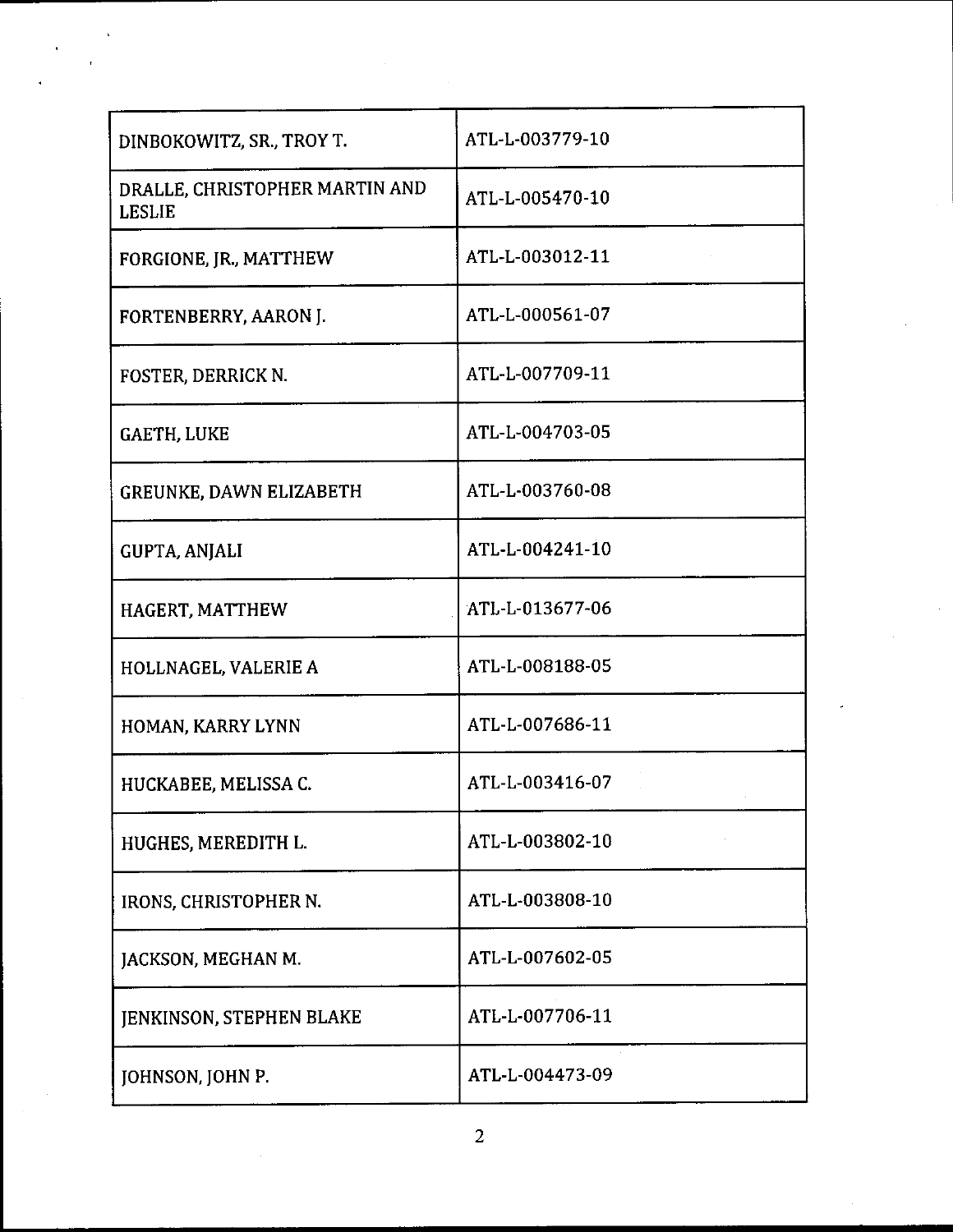| KIM, JAIWOOK                | ATL-L-008212-05 |
|-----------------------------|-----------------|
| KLAPPER, CYNTHIA ANN        | ATL-L-002111-12 |
| KOHER, RYAN G.              | ATL-L-001774-10 |
| KURZENBERGER, WILLIAM JOHN  | ATL-L-006079-11 |
| LEMAY, MELISSA D.           | ATL-L-004697-05 |
| LINDSEY, JASON PATRICK      | ATL-L-000560-07 |
| LOPEZ, ADRIANA ELIZABETH    | ATL-L-003319-11 |
| LOWRY, BENJAMIN PAUL        | ATL-L-002774-09 |
| MARTIN, AMY DANIELLE        | ATL-L-001720-09 |
| MAYHEW, BEN M.              | ATL-L-002022-06 |
| MCCLELLAND, KAINE KENNETH   | ATL-L-003081-09 |
| MEERSMAN, THOMAS ROBERT     | ATL-L-000281-09 |
| MEYER, ANDREW R.            | ATL-L-004148-07 |
| MONTOOTH, CHRISTOPHER ALBIN | ATL-L-003796-10 |
| MORPHEW, HOLLY ANN          | ATL-L-002023-06 |
| MUNN, ALLISON COLLINS       | ATL-L-003586-11 |
| NOCITA, MICHAEL ANGELO      | ATL-L-000976-11 |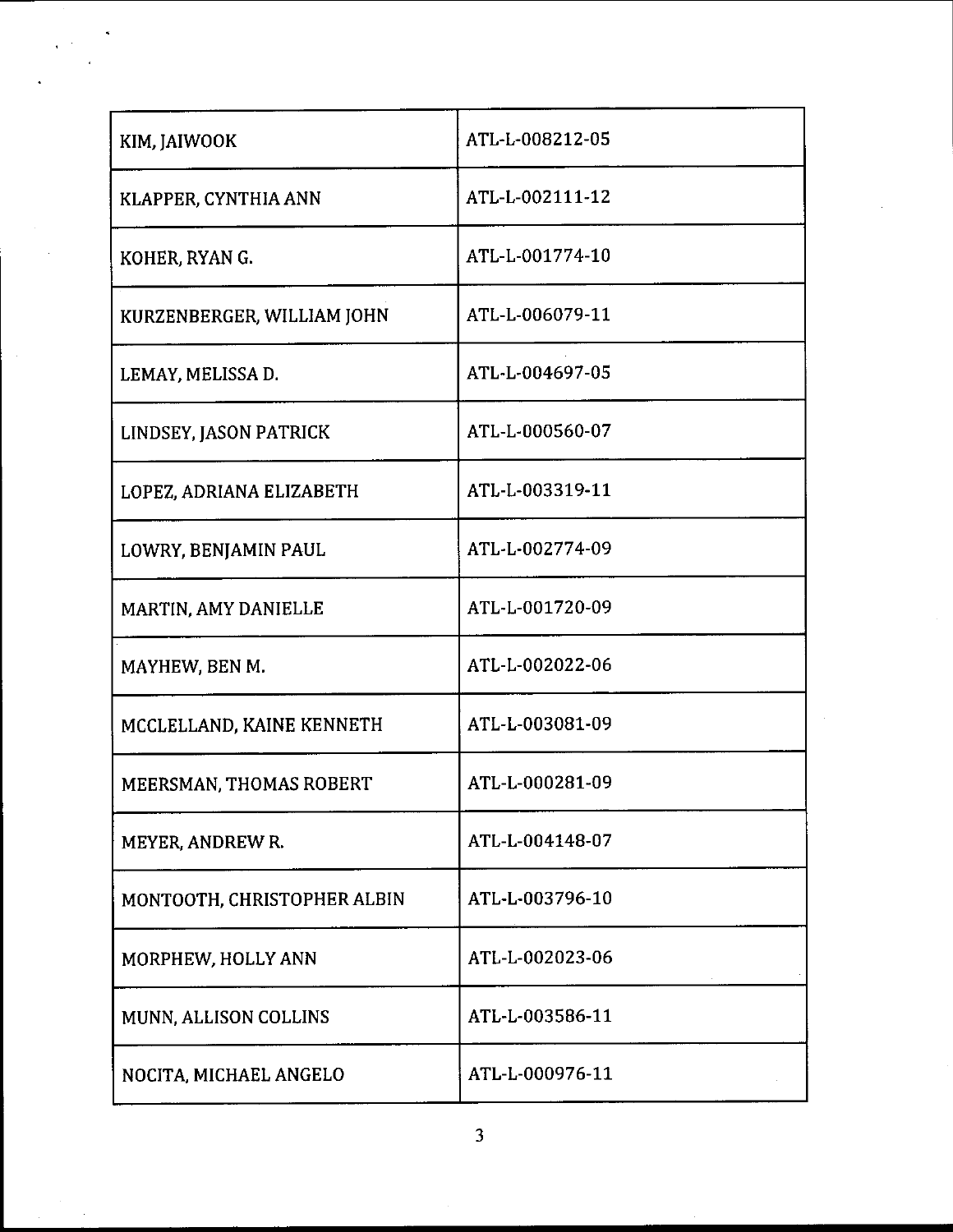| NOEGEL, JEREMY R.        | ATL-L-008263-05 |
|--------------------------|-----------------|
| PARKER, TRAVIS M.        | ATL-L-013688-06 |
| PORTER, MATTHEW R.       | ATL-L-008825-11 |
| RICE, KATHRYN J.         | ATL-L-002380-07 |
| ROSE, ERICA LYNN         | ATL-L-001732-10 |
| ROSENSTEIN, JEREMY BLAKE | ATL-L-005155-09 |
| SACKETT, LINDSEY         | ATL-L-003284-04 |
| SCHMIDT, HEATHER NICOLE  | ATL-L-003061-09 |
| SCOGGINS, JR., DENNIS G. | ATL-L-003874-10 |
| SHIEK, MELINDA ANNE      | ATL-L-006470-11 |
| SISK, MARY RUTH          | ATL-L-007977-11 |
| SMITH, CHRISTOPHER RYAN  | ATL-L-008823-11 |
| SNELLINGS, ERIC J.       | ATL-L-007764-10 |
| STRANSKY, JOSH P.        | ATL-L-000571-11 |
| SWANSON, DERIC H.        | ATL-L-006323-11 |
| SWENSETH, JUSTIN JOHN    | ATL-L-010632-11 |
| VANDE SLUNT, PENNY J.    | ATL-L-008173-11 |